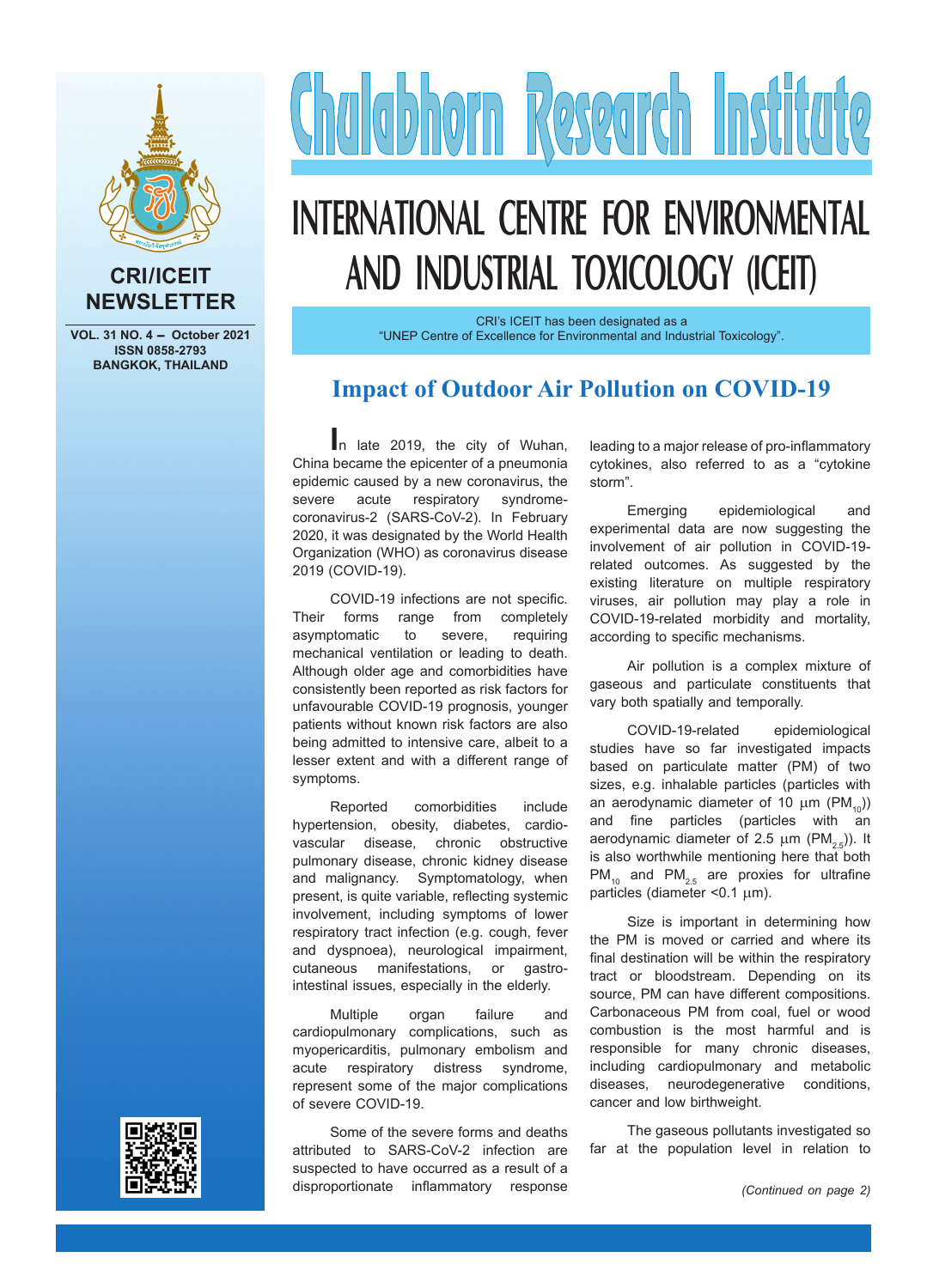#### *Impact of Outdoor Air Pollution on COVID-19*

*(Continued from page 1)*

COVID-19 and other respiratory viruses include nitrogen oxides (NOx) and ozone  $(O_3)$ . N $O_2$  is a major air pollutant in urban environments, primarily arising from traffic, particularly from diesel cars  $\mathsf{NO}_2$  has been associated with asthma, COPD, bronchiolitis and cardiovascular diseases. Tropospheric  $\mathsf{O}_3$  levels are dependent on other emitted pollutants, including NOx and VOCs, as well as on climate parameters, and have been associated with excess cardiorespiratory mortality and morbidity.

Studies have pointed out that air pollution may be a contributing factor to COVID-19 pandemic. However, the specific links between air pollution and SARS-CoV-2 infection remain unclear.

This comprehensive overviews the existing literature and synthesizes key data from *in vitro*, animal and human studies and brings in evidence that sheds light on the question of whether or not air pollution and COVID-19 are related.

Epidemiological investigations have related various air pollutants to COVID-19 morbidity and mortality at the population level, but they suffer from several limitations. Air pollution may be linked to an increase in COVID-19 severity and lethality through its impact on chronic diseases, such as cardiopulmonary diseases and diabetes.

Experimental studies have shown that exposure to air pollution leads to a decreased immune response, thus facilitating viral penetration and replication.

*In vitro*, animal and human studies have reported that exposure to air pollutants leads to increased mucosal permeability and oxidative stress, decreased antioxidants and surfactant antimicrobial proteins, as well as impaired macrophage phagocytosis.

In addition, SARS-CoV-2 entry in host cells through angiotensin-converting enzyme 2 (ACE2) requires the cleavage of the viral spike protein by proteases, and such protease activity may be increased by air pollution, as is documented in the case of several other respiratory viruses.

Viruses may persist airborne through complex interactions with particles and gases, depending on chemical composition; electric charges of particles; and meteorological conditions such as relative humidity, ultraviolet (UV) radiation and temperature. In addition, by reducing UV radiation, air pollutants may promote viral persistence in air and reduce vitamin D synthesis.

The review emphasizes that both short- and long-term exposures to air pollution may be important aggravating factors for SARS-CoV-2 transmission and COVID-19 severity and lethality through multiple mechanisms

Further epidemiological studies are needed to better estimate the impact of air pollution on COVID-19. *In vitro* and *in vivo* studies are also very much needed, in order to more precisely explore the airborne particle-virus interaction.

Future studies in COVID-19 should also examine the role of indoor air pollution, particularly in biomass and tobacco smoke.

The fact that both biology and atmospheric chemistry are separately implicated suggests that a more holistic approach to disease management and mitigation is necessary, both in addressing the current COVID-19 pandemic and in future viral epidemics.

In the light of these relationships between air pollution and COVID-19, and by virtue of the precautionary principle, the researchers recommend the reduction of air pollution from all sources, especially from road traffic and heat generation, through the reinforcement of public health policy.

*Source:* European Respiratory Review, Vol. 30, Issue 159, Article 200242, March 2021.

#### **Plasticizers and Cardiovascular Health**

**P**lasticizers, additives that modify the flexibility and rigidity of the product, are ingested as they migrate into food and beverages. Human exposure is continuous and widespread; between 75 and 97% of urine samples contain detectable levels of bisphenols and phthalates, the most common plasticizers.

Numerous studies have revealed that exposure to these synthetic chemicals can lead to reproductive and developmental disorders including infertility and early puberty.

More recently, exposure has been linked to the pathogenesis of cardiometabolic diseases such as obesity, type 2 diabetes and cardiovascular disease (CVD).

CVD lead to an estimated 17.9 million deaths annually, making them one of the leading causes of death worldwide. While obesity is considered an independent risk factor for CVD, it

frequently occurs in conjunction with other risk factors, including hypertension, insulin resistance and dyslipidemia, in what is known as the metabolic syndrome (MetS). Presence of the MetS increases the risk of death from CVD by approximately 2-fold.

Over the past decades, the rates of obesity have risen faster in children than in adults. Approximately three-quarters of overweight or obese children will be obese as adults and at risk for cardiovascular complications.

This observation coincided with the emerging theory of endocrine disruption that attributes the homeostasis-disrupting effects of exogenous chemicals to an interference with the synthesis, release, transportation, metabolism, or elimination of endogenous bodily hormones.

Endocrine disrupting chemicals (EDCs) interfere with hormone signaling by mimicking endogenous ligands to

*(Continued on page 3)*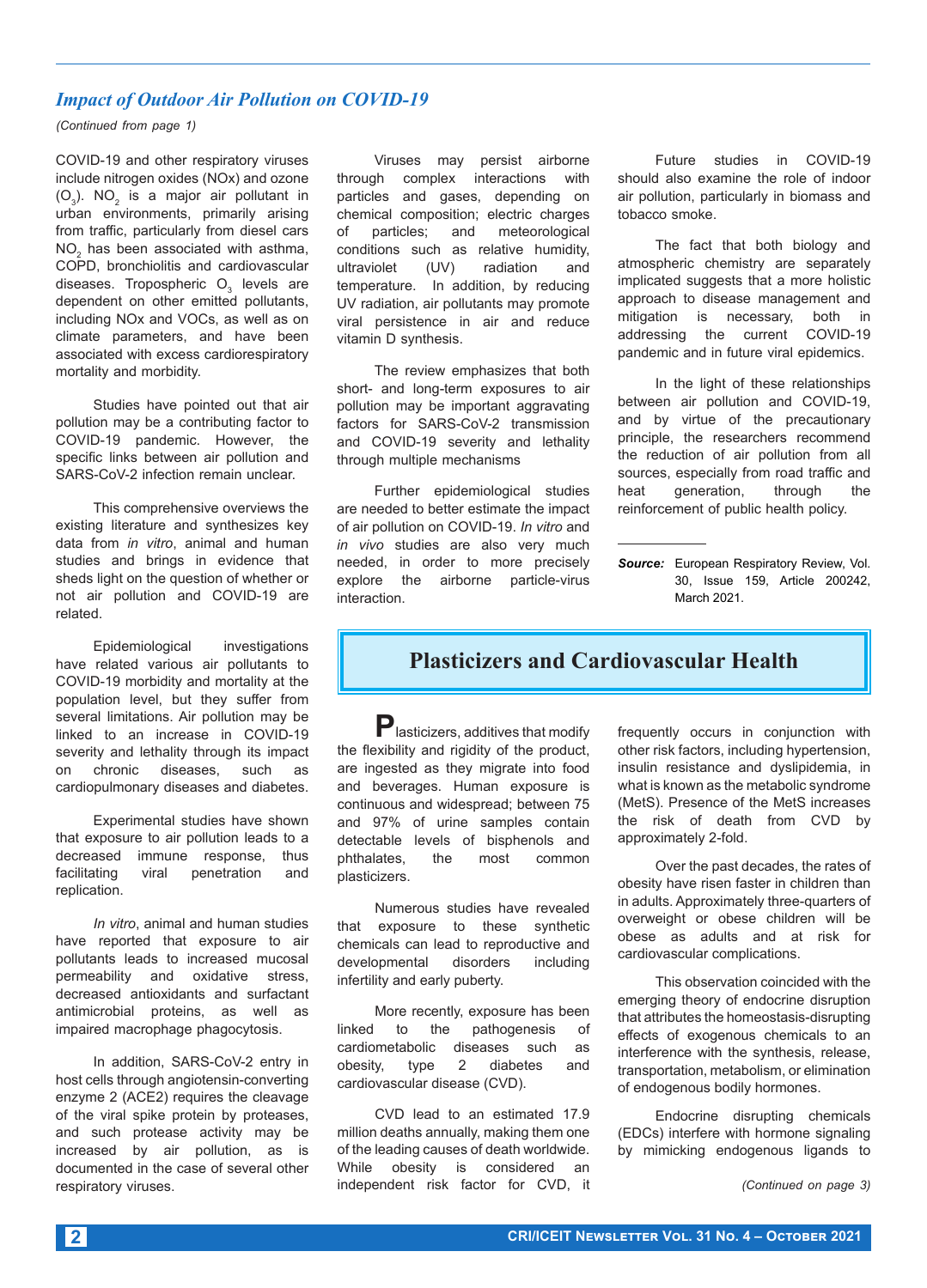### **Childhood PFAS Exposure and Glucose Homeostasis**

**E**xposure to per- and polyfluoroalkyl substances (PFAS), a prevalent class of persistent pollutants, may increase the risk of type 2 diabetes. Youth-onset type 2 diabetes displays a more aggressive phenotype than adult onset type 2 diabetes and results in the rapid progression of disease complications.

Human and animal studies suggest that exposure to PFAS during sensitive periods of development, including childhood, may predispose individuals to type 2 diabetes later in life because this is when cellular differentiation and development of important metabolic tissues occurs.

During puberty, glucose homeostasis, insulin sensitivity, and β-cell function, which are highly predictive of developing type 2 diabetes, undergo significant changes. This suggests that puberty may be a window of increased susceptibility to the potential diabetogenic effects of PFAS.

The present study aimed to examine the associations of childhood PFAS exposure with longitudinal alterations in glucose metabolism, insulin sensitivity, and  $\beta$ -cell function in two independent cohorts of overweight/ obese adolescents and young adults with a history of overweight or obesity during childhood.

Four PFAS including perfluorooctane sulfonate (PFOS), perfluorohexane sulfonic acid (PFHxS), as well as perfluorononanoic acid (PFNA), and perfluorodecanoic acid (PFDA) were measured.

The results showed that PFHxS had a strong relationship with glucose homeostasis, whereas no consistent associations were observed for other PFAS and glucose metabolism.

In females, high PFHxS levels were associated with the development of<br>dysregulated glucose metabolism glucose metabolism beginning in late puberty, which may be due to changes in  $\beta$ -cell function. The magnitude of these associations increased postpuberty and persisted through 18 years of age.

In males, no consistent associations between PFHxS and glucose metabolism were observed.

Currently, the research examining mechanisms linking exposure to PFAS with metabolic disorders remain unclear. PFHxS has an estimated biological halflife of between 7 and 25 years, which is the longest half-life of any of the PFAS measured in the present study. Further research is needed to examine the potential mechanisms explaining the differential associations of PFHxS in contrast to other PFAS on glucose homeostasis.

In conclusion, the present study supports the hypothesis that PFAS exposure impairs glucose tolerance in adolescents and young adults.

The associations between PFAS exposure and impaired glucose tolerance were stronger in females compared with males, and the results provide evidence that these associations may be driven by changes in  $\beta$ -cell function. These findings suggest that childhood exposure to PFHxS could predispose females to type 2 diabetes later in life.

#### *Plasticizers and Cardiovascular Health*

*(Continued from page 2)*

nuclear receptors and acting as agonists or antagonists depending on the dose, species, and cell-type.

Plasticizers are among the most pervasive EDCs owing to their high production, slow degradation and leaching into the environment.

There are two main groups of plasticizers: 1) bisphenols, which confer rigidity to hard polycarbonate plastics and 2) phthalates, which provide flexibility to soft plastics and polyvinyl chloride (PVC) products. A large body of evidence indicates that these plastics interfere with adipocyte differentiation and adipose tissue function.

Since adipose tissue is a critical regulator of cardiovascular health, the effects of plasticizers on adipocyte biology may underlie their association with obesity and CVD.

In the 2000s, many governments including Canada, the United States and European countries restricted the use of certain plasticizers in products targeted towards infants and children.

Resultant consumer pressure motivated manufacturers to substitute plasticizers with analogues, which have been marketed as safe. However, data on the effects of these new substitutes are limited and data available to-date suggest that many exhibit similar properties to the chemicals they replaced.

The adverse effects of plasticizers have largely been attributed to their endocrine disrupting properties, which modulate hormone signaling.

The present review discusses the current evidence linking bisphenols and phthalates to obesity and CVD, their

relationship with MetS, and their impact on adipose tissue development and function.

Data described include information from recent studies revealing that synthetic analogues marketed as safer alternatives have similar effects on adipogenesis, oxidative stress and adipose tissue function.

These findings emphasize the need for further scientific inquiry into synthetic analogues and their purported safety and continued efforts to limit environmental exposure or develop safer alternatives such as the emerging biopolymers

*Source:* Environmental Health Perspectives, Vol. 129, No. 9, September 2021.

**Source:** Frontiers in Pharmacology, Vol. 211, Article 626448, February 2021.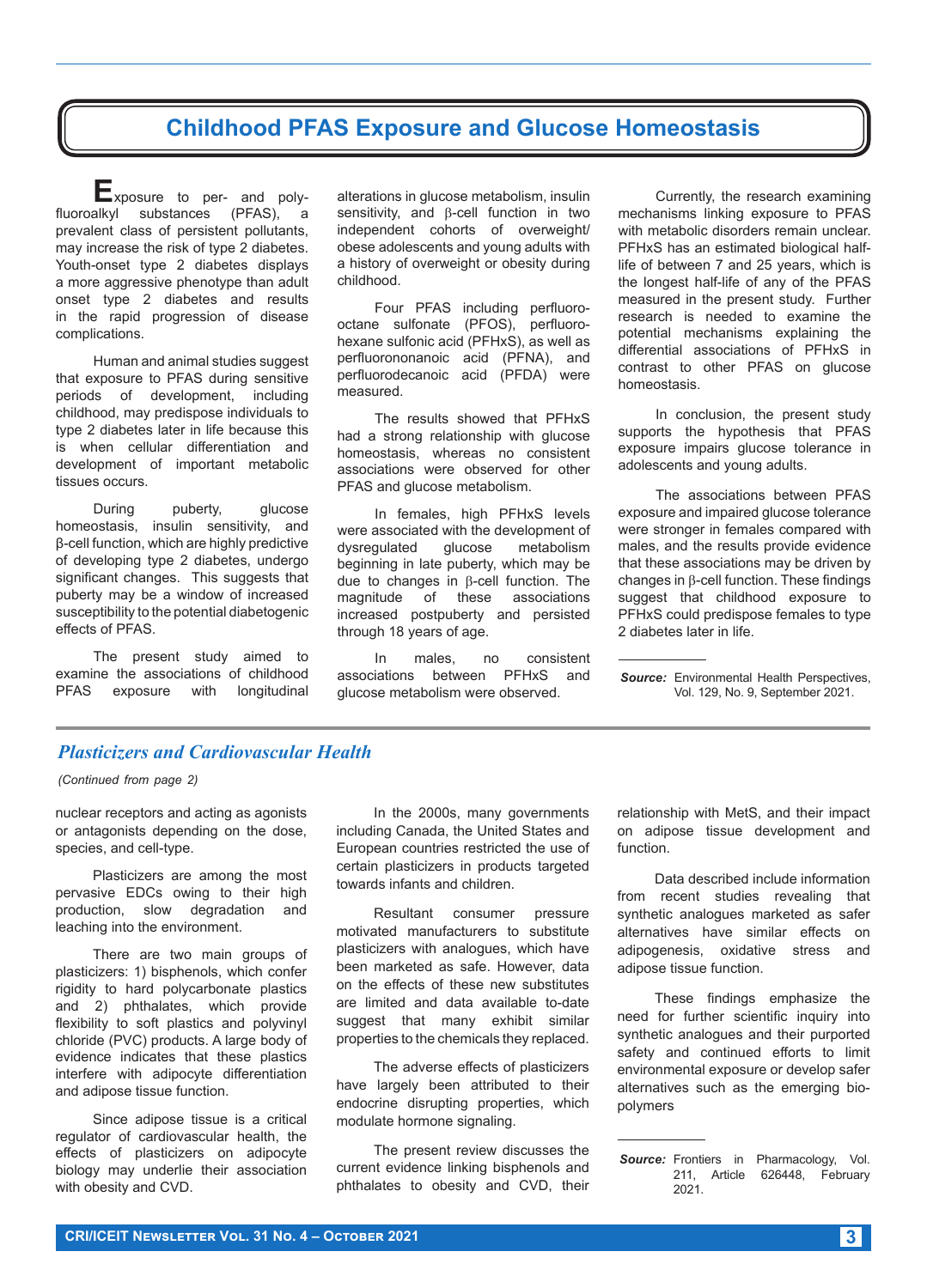# **Environmental Toxicants in the Brain: A Review of Astrocytic Metabolic Dysfunction**

**E**xposure to environmental toxicants is linked to long-term adverse outcomes in the brain and involves the dysfunction of glial and neuronal cells.

Astrocytes, the most numerous cell type, are increasingly implicated in the pathogenesis of many diseases of the central nervous system (CNS), including neurodegenerative diseases.

Astrocytes are critical for proper brain function in part due to their robust antioxidant and unique metabolic capabilities. Through their homeostatic, antioxidant, and metabolic functions, astrocytes are critical for the maintenance of lifelong brain health.

Astrocytes are positioned both at the blood-brain barrier, where they are the primary responders to xenobiotic penetrance of the CNS, and at synapses where they are in close contact with neurons and synaptic machinery.

The etiology of many neurodegenerative diseases is understood to be multifactorial, involving a deleterious confluence of genetic and environmental influences.

While exposure to several classes of environmental toxicants, including chlorinated and fluorinated compounds, and trace metals, have been implicated in neurodegenerative diseases, their impact on astrocytes represents an important and growing field of research.

The response of astrocytes to environmental toxicants is crucial to understanding the impact on the whole brain, as perturbation of astrocytic function has far-reaching consequences.

While the specific impacts of many toxicants on astrocytes have not been well-studied, the recent scientific view of the CNS is expanding to further appreciate the critical role of glial cells in preserving proper functioning. Hence, there is growth in this area of research.

In particular, research on environmental toxicants within the CNS is incomplete without an understanding of how astrocytic metabolic dysfunction, as a result of both acute and chronic exposure to toxicants, contributes to the breakdown of homeostasis and attendant neural degeneration.

Specifically, as the metabolism of astrocytes is so important for brain health, disruption of astrocytic metabolic processes by environmental toxicants is an important, emerging area for understanding neurologic diseases wrought, either in part or in totality, by exposure to these toxicants.

Humans are exposed to multifarious toxicants through our natural and manmade environments, As age is<br>the primary risk factor for the primary risk factor for neurodegeneration, researchers have long pondered the impact of chronic exposure to toxicants and the ability of these toxicants to cause or contribute to neurodegeneration, as in the context of Alzheimer's disease or Parkinson's disease.

This exposure includes toxicants that are intentionally produced for use against another species. Used in herbicides and insecticides, these compounds have unintended toxic effects. The byproducts of synthetic reactions may have toxic effects and contain biologically relevant metals are toxic at elevated levels.

As glial-centered toxicology research increases, focusing on astrocytic physiological functions, specifically metabolic processes that are understood to be critical for homeostasis, and subsequent dysfunction wrought by exposure to toxicants is critical to understanding the response of the CNS to xenobiotic compounds.

The present review focused on the impact of a range of synthetic compounds on astrocytic function, specifically on perturbed metabolic processes in response to these compounds. The review further considers how perturbation of these pathways impacts disease pathogenesis.

Toxicant exposure results in complex and multi-faceted dysfunction but focusing on astrocytic metabolism, the function of which is critical for CNS homeostasis, enables us to study the engagement of the specific pathways involved in a more global response.

Since the metabolism of astrocytes is indissociably connected to neuronal health and synaptic function, it is critical that understanding of the impact of environmental toxicants on human health include this previously understudied aspect.

From other metabolically linked disorders, such as diabetes, it is clear that environmental toxicant exposure can result in glucose dysfunction, including involvement of the glucose transporter 1 (GLUT1). Within the CNS, this transporter is astrocyte-specific, suggesting an overlap of peripheral and astrocytic mechanisms.

Furthermore, engagement of the cytochrome P450 detoxification system, which is robustly expressed in astrocytes as part of their role as the primary defense against xenobiotic penetrance into the CNS, suggests that astrocytes in particular are crucial for a system-wide response to toxicants.

Importantly, systems that rely on astrocytes, such as glymphatic system clearance and blood-brain barrier function, are disrupted in diabetes, which is known to cause cognitive deficits.

When viewed in conjunction with the perturbation of metabolic processes such as glucose uptake in diabetes as a result of environmental toxicant exposure, these pathological commonalities suggest astrocytic dysfunction as a possible nexus of CNS and peripheral disease.

Overall, evidence is mounting that astrocytic metabolism is important for the response to and neutralization of environmental toxicants within the CNS.

**Source:** Environmental Toxicology and<br>Pharmacology, Vol. 84, Article Pharmacology, Vol. 84, Article 103608, May 2021.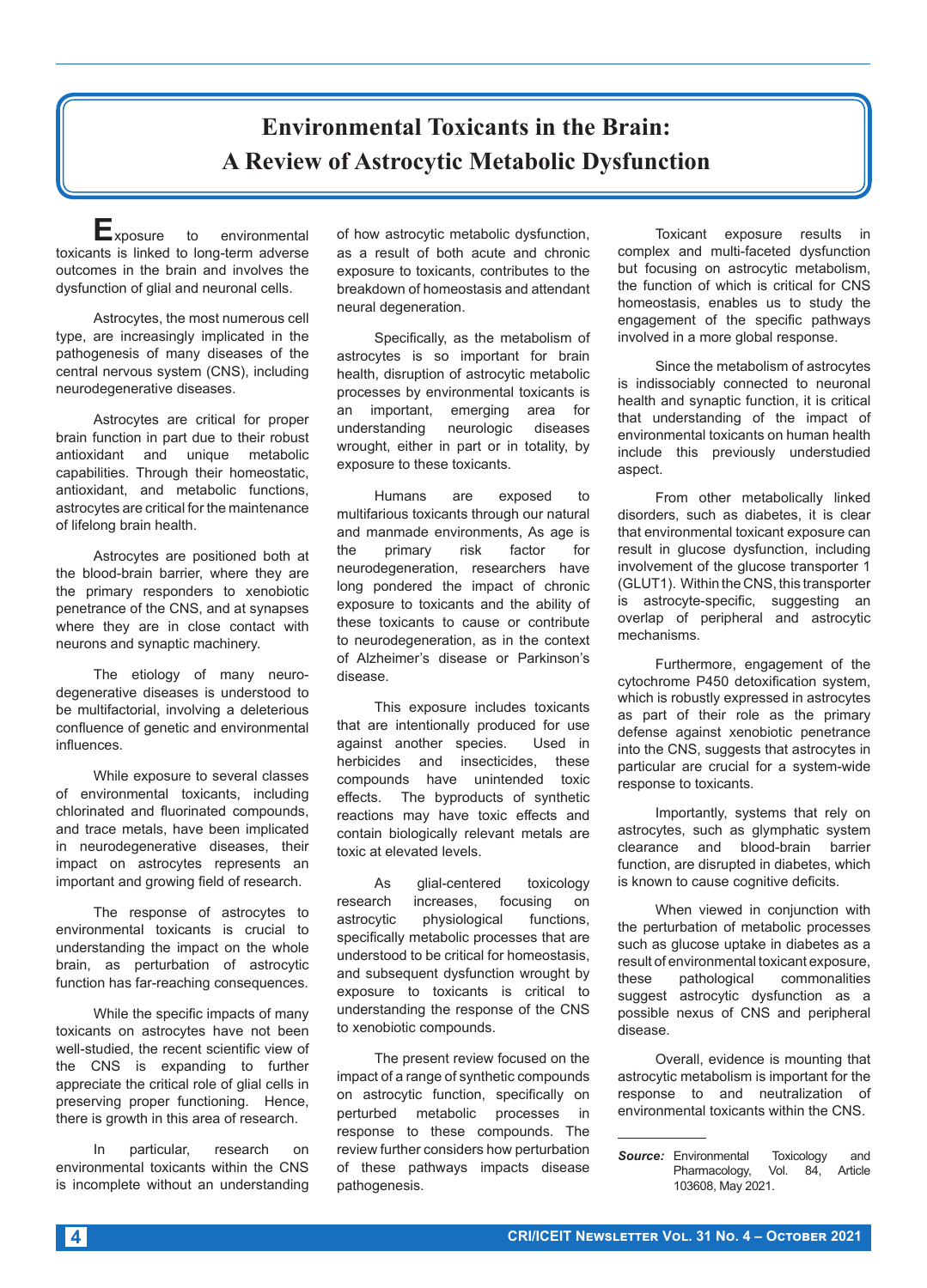#### **Printing Ink Related Chemicals and Implications for Human Exposure**

**A**lthough synthetic antioxidants (AOs) and photoinitiators (PIs) are known to be used in printing inks, there are little data on residual concentrations in printing paper products.

AOs, including synthetic phenolic antioxidants (SPAs) and organophosphite antioxidants (OPAs), are widely used in printing inks, plastics, petroleum, personal care products, and even foodstuffs to retard oxidative reactions and prolong shelf lives. SPAs and OPAs are often used simultaneously in products to consume free radicals and peroxides, respectively, creating a synergistic antioxidative effect.

As for PIs, they are a crucial class of additives that generate free radicals under radiation to initiate photopolymerization reactions. Photopolymerization is an emerging technique that is used to produce a large variety of light-curable products such as UV-curable inks, coatings, and resins. On the basis of different structures and functions, the most frequently used PIs can be<br>categorized into four groups: categorized into four benzophenones (BPs), amine coinitiators (ACIs), thioxanthones (TXs), and phosphine oxides (POs).

In the wake of the wide application of AOs and PIs in commercial products, environmental pollution by these additives has been reported.

Synthetic phenolic antioxidants (SPAs) such as 2,6-di-tert-butyl-4 methylphenol (BHT) and 2,4-di-tertbutyl-phenol (DBP) have been detected in indoor dust, atmospheric particulate matter, water, sludge, and sediment. In many different countries, SPAs have also been detected in human serum, urine, breast milk, and fingernails, suggesting that human exposure to these organic contaminants is ubiquitous.

As for organophosphite antioxidants (OPAs), tris(2,4-di-tertbutylphenyl) phosphite (AO168) is the most frequently used. It has been detected in plastics and foams at high concentrations. Although AO168 is not commonly detected in the environment, its oxidation product, tris(2,4-di-tert-butylphenyl) phosphate (AO168O), has been detected in indoor dust and outdoor atmospheric particulate matter.

PIs have also been detected in indoor dust and sewage sludge. Some PIs were detected as well in human serum and breast milk from the United States and from Chinese donors. Although these chemicals have been detected in humans, the potential human exposure pathways are not well-understood.

A large variety of printing paper products, including paperboard food packaging materials and magazines, are ubiquitous in daily life. In order to maintain good performance of paper products, various additional components are used during their production such as sizing agents, surface coating, lacquers, dyes, pigments, etc.

The use of AOs and PIs in printing inks has been reported. Up to 6% of the total production volume of BHT was used in printing inks in 2000. However, there are only very limited publicly available data on residual levels of PIs and the major AO congener, BHT, in food packaging materials, while no data are available on the occurrence of those printing ink related chemicals in magazines.

In the present study, twentyfive PIs, ten AOs, and six transformation products were analyzed in two types of printing paper products, magazines and paperboard food packaging materials,

both of which are unavoidable in everyday products in our life. Human exposure to AOs and PIs via contact with these printing products was also evaluated.

This is the first simultaneous detection of a wide range of AOs and PIs in paper printing products.

Food packaging materials had much higher concentrations than magazines; meanwhile, magazine front covers had significantly higher concentrations than magazine inside pages.

AO168O, BHT, bisphenol A (BPA), and BP were among the predominant printing ink related chemicals in those printing paper products.

Preliminary calculations suggest that dermal exposure to AOs and PIs via contact with those printing paper products is a minor exposure pathway compared to food intake and dust ingestion, which is unlikely to cause adverse health effects.

However, as some target chemicals are semi-volatile, human exposure via inhalation while reading magazines should also be evaluated.

When food packaging materials and magazines are brought indoors, they may act as sources of AOs and PIs in the indoor environment. Littering of these paper products may also provide a source of AOs and PIs in the environment.

Further studies should evaluate the migration behaviors of AOs and PIs from these printing paper products.

*Source:* Environment International, Vol. 149, Article 106412, April 2021.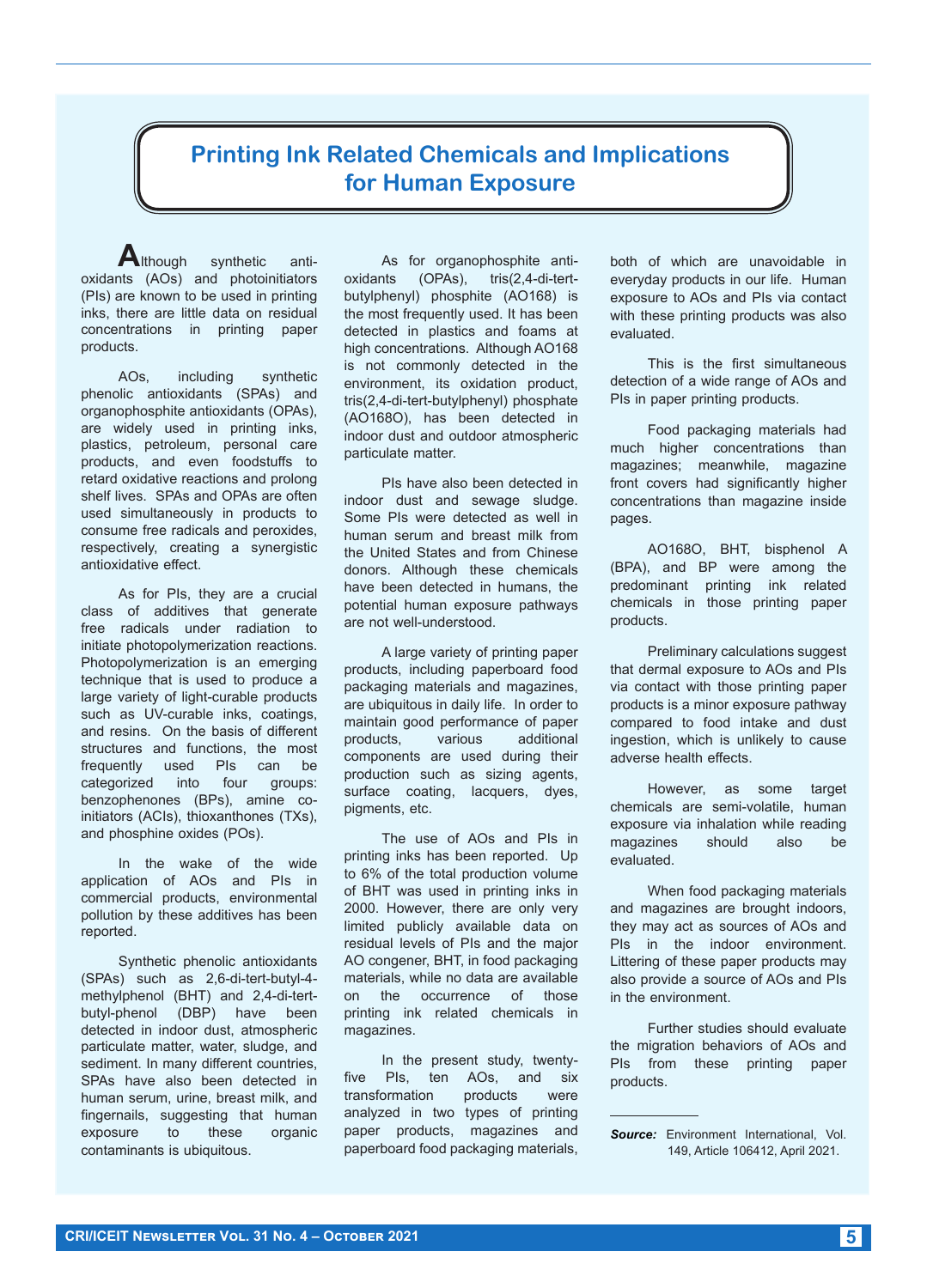# **WHO: Toolkit for Establishing Laws to Eliminate Lead in Paint 2nd Edition**

**T**he World Health organization (WHO) has launched the 2nd Edition of **Toolkit for Establishing Laws to Eliminate Lead in Paint** in October 2021.

Lead poisoning from lead in paint is preventable and there are cost-effective, technically feasible alternatives to lead in paint. This toolkit is a collection of materials presented in slide format for advocacy and technical support for the elimination of lead paint.

It includes information on why lead is a public health and environmental concern, explains current testing methods and describes the existing market. It also gives insight into what other countries have done regarding restrictions on lead use in paint.

The toolkit materials can be used as source material by government officials when initiating work on paint regulation. However, all interested stakeholders wishing to understand the issue and galvanize action are welcome to use the information as well.

For more information on the Toolkit, visit the UNEP website - https://www.unep.org/toolkit-establishing-laws-eliminate-lead-paint



This toolkit was developed by a group of partners of the Global Alliance to Eliminate Lead Paint (Lead Paint Alliance), including industry, intergovernmental and nongovernmental organizations and government representatives.

*Source:* WHO Publications. 7 October 2021. (https://www.who.int/publications/i/item/9789240034549)

## **Long-term Exposure to Ozone and Sulfur Dioxide Increases the Incidence of Type 2 Diabetes Mellitus**

**D**iabetes mellitus and its complications have long been identified as a major global health concern. The International Diabetes Federation estimates that 463 million adults had diabetes mellitus globally in 2019. That figure is projected to increase to 700 million by 2045.

Asia is presently the major area for the rapid emergence of a type 2 diabetes millitus (T2DM) epidemic. Moreover, the onset of diabetes among Asian populations has been at a much younger age compared to Western populations. Although T2DM was traditionally considered as a disease of the elderly, the age of diagnosis in Asia has dropped in recent years.

Epidemiological studies have shown an increased risk of developing premature microvascular and macrovascular complications during working life among persons with earlyonset T2DM, compared with those with later-onset T2DM. From a socioeconomics perspective, adult early-onset T2DM indicates an increasing and high burden of the disease on healthcare system.

There is evidence that genetic and environmental factors are important in the development of T2DM. The effects of environmental factors such as ambient air pollution should also be investigated.

Emerging research observes that long-term exposure to surrounding particulate matter with an aerodynamic diameter of <2.5  $\mu$ m (PM<sub>2.5</sub>) seems to link with a higher risk of incident T2DM in Asian populations, where air pollution is common and inevitable. However, such research has, as yet, focused only on particulate matter. It has not considered the impact of gaseous pollutants such as ozone (O $_{3}$ ) and sulfur dioxide (SO $_{2}$ ) or the mixed effects of various air pollutants on the development of T2DM.

The present study aimed to investigate, while considering other air pollutants, the association between longterm effects of exposure to ambient  $O<sub>3</sub>$ and  $SO_2$  on the incidence of T2DM in Taiwanese adults aged 30 to 50 years.

This is the first nationwide<br>ation-based cohort study to population-based cohort evaluate  ${\mathsf O}_3$  and  ${\mathsf {SO}}_2$  and the subsequent risk of developing T2DM.

The results demonstrated that higher  $\overline{\mathrm{O}}_{_{\mathrm{3}}}$  and SO $_{\mathrm{2}}$  exposure led to an increased risk of developing T2DM in the 30-50 years old population, compared to adults with lesser exposure.

The underlying mechanisms of exposure to  $\mathrm{O}_3$  and SO $_2$  on T2DM have not been fully investigated. A recent study summarized some pathophysiological mechanisms of how air pollution components including reactive gases and particulates can cause oxidative stress, inflammation, endothelial dysfunction and consequently cardiovascular disease.

*(Continued on page 7)*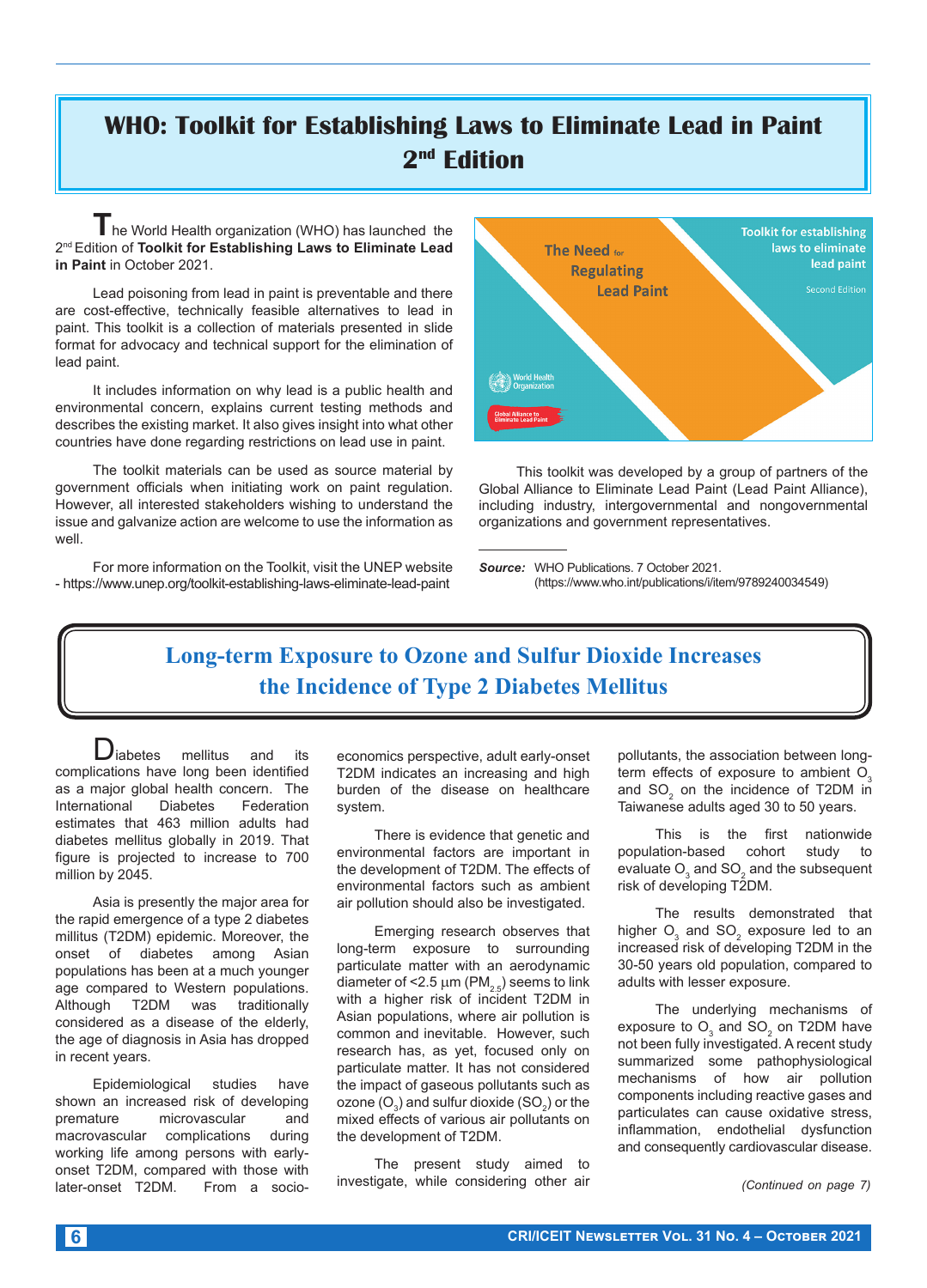

#### *Long-term Exposure to Ozone and Sulfur Dioxide Increases the Incidence of Type 2 Diabetes Mellitus*

*(Continued from page 6)*

The current study provided a longitudinal population-based evaluation of gaseous air pollutants and the risk of developing T2DM in an Asian country which is also a major area experiencing a rapidly emerging epidemic of T2DM.

The study's large sample size and long follow-up duration provided the necessary power to detect in greater detail the effects of air pollutants on the risk of T2DM development and to identify susceptible subgroups.

Moreover, this study was able to generate consistent results and accurate estimates. Nevertheless, although the present study followed subjects for 11 years, this might be not long enough to observe the development of all T2DM cases, particularly because the study population was relatively young (average age of the cohort was 39.8 years). Thus, the risk of T2DM due to exposure to air pollutants might have been underestimated.

In conclusion, this large and national-level cohort study found longterm exposure to ambient  ${\mathsf O}_3$  and  $\mathsf{SO}_2$  to be significantly associated with a higher

risk of developing T2DM in a Taiwanese population aged 30 to 50. Exposure to  $\mathrm{O}_\mathrm{3}$  and SO $_2$  may play a role in adult earlyonset T2DM.

The estimated effects in the incidence analysis of  $\textsf{O}_3$  and  $\textsf{SO}_2$  were robust, even after multiple adjustments for other pollutants. Further studies are necessary to confirm the consistency of the effects of  $\mathrm{O}_{\mathrm{s}}$  and SO $_{\mathrm{2}}$  exposure at different exposure levels.

*Source:* Environmental Research, Volume 194, Article 110624, March 2021.